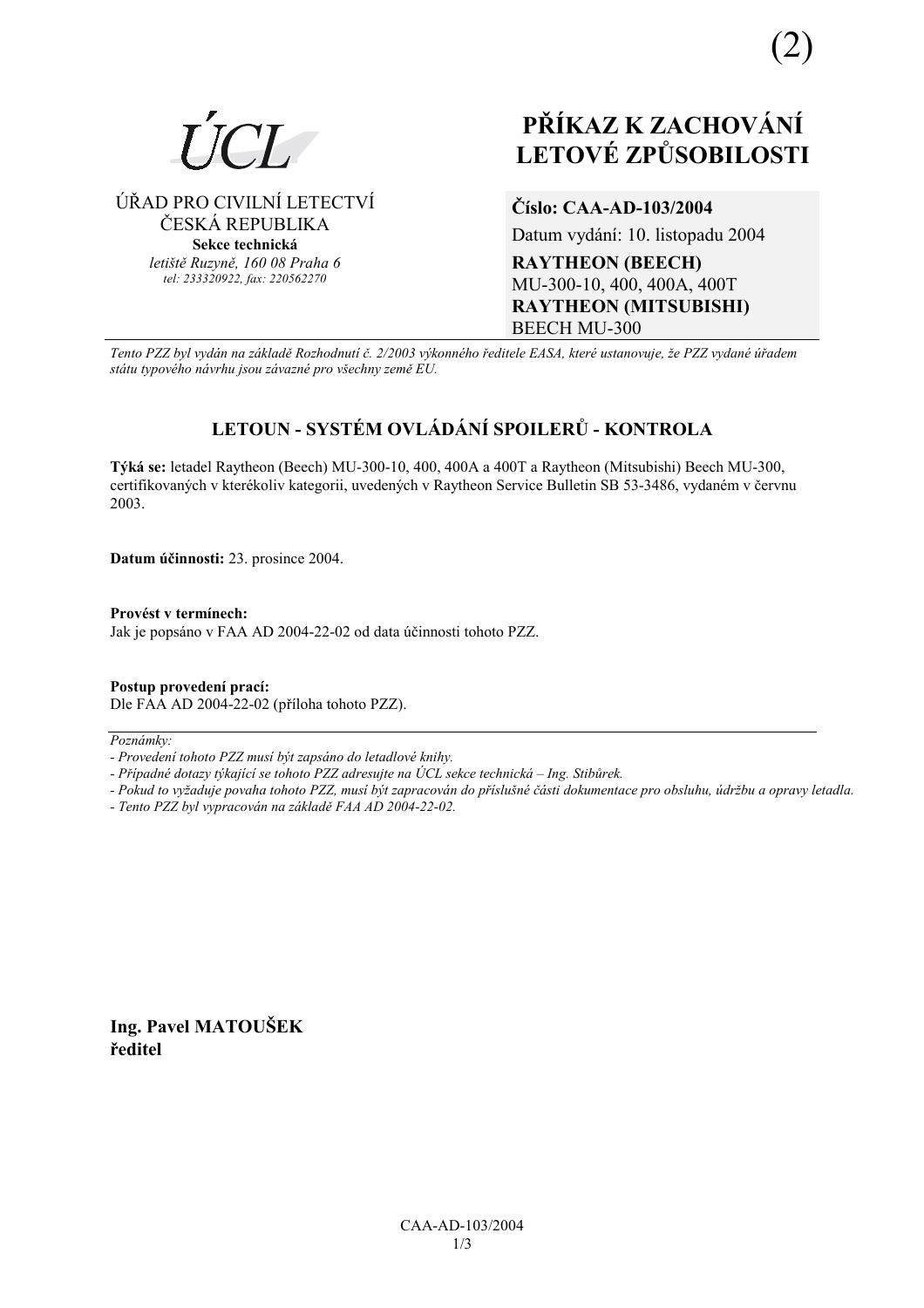**2004-22-02 Raytheon Aircraft Company (Formerly Beech):** Amendment 39- 13830. Docket No. FAA-2004- 18660; Directorate Identifier 2003-NM- 161-AD.

#### **Effective Date**

(a) This airworthiness directive (AD) becomes effective December 1, 2004.

#### **Affected ADs**

(b) None.

#### **Applicability**

(c) This AD applies to Raytheon (Beech) Model MU-300-10, 400, 400A, and 400T series airplanes; and Raytheon (Mitsubishi) Model Beech MU-300 airplanes; certificated in any category; as listed in Raytheon Service Bulletin SB 53-3486, dated June, 2003.

#### **Unsafe Condition**

(d) This AD was prompted by a report of fuel leaking from components in the spoiler mixer bay of several Raytheon (Beech) Model 400A series airplanes. We are issuing this AD to prevent the accumulation of fuel and/or fuel vapor in the spoiler mixer bay and/ or the aft fuselage compartment, which could result in a fire in the airplane.

#### **Compliance**

(e) You are responsible for having the actions required by this AD performed within the compliance times specified, unless the actions have already been done.

#### **Inspections and Corrective Actions**

(f) Within 400 flight hours or 12 months after the effective date of this AD, whichever occurs first, do the actions in paragraphs  $(f)(1)$  and  $(f)(2)$  of this AD. Do all actions in accordance with the Accomplishment Instructions of Raytheon Service Bulletin SB 53-3486, dated June 2003.

(1) Do a one-time general visual inspection of the spoiler mixer bay panels to determine the presence of drain holes. Before further flight after doing this inspection, drill at least one new drain hole, and any additional drain holes needed to make a total of five, at the places in each mixer bay panel specified in the service bulletin.

(2) Do a one-time general visual inspection for discrepancies of the sealant on the relief cutout on the aft pressure bulkhead, and of the small triangular-shaped baffles at left butt line (BL) 19.13 and right BL 10.43. Before further flight after doing this inspection, do any applicable corrective actions.

**Note 1:** For the purposes of this AD, a general visual inspection is: "A visual examination of an interior or exterior area, installation, or assembly to detect obvious damage, failure, or irregularity. This level of inspection is made from within touching distance unless otherwise specified. A mirror may be necessary to enhance visual access to all exposed surfaces in the inspection area. This level of inspection is made under normally available lighting conditions such as daylight, hangar lighting, flashlight, or droplight and may require removal or opening of access panels or doors. Stands, ladders, or platforms may be required to gain proximity to the area being checked."

### **Parts Installation**

(g) As of the effective date of this AD, no person may install on any airplane a spoiler mixer bay panel that has a part number listed in paragraph 3.B., "Spares," of the Accomplishment Instructions of Raytheon Service Bulletin SB 53-3486, dated June 2003, unless the panel has been inspected and modified in accordance with paragraph  $(f)(1)$  of this AD.

#### **Alternative Methods of Compliance (AMOCs)**